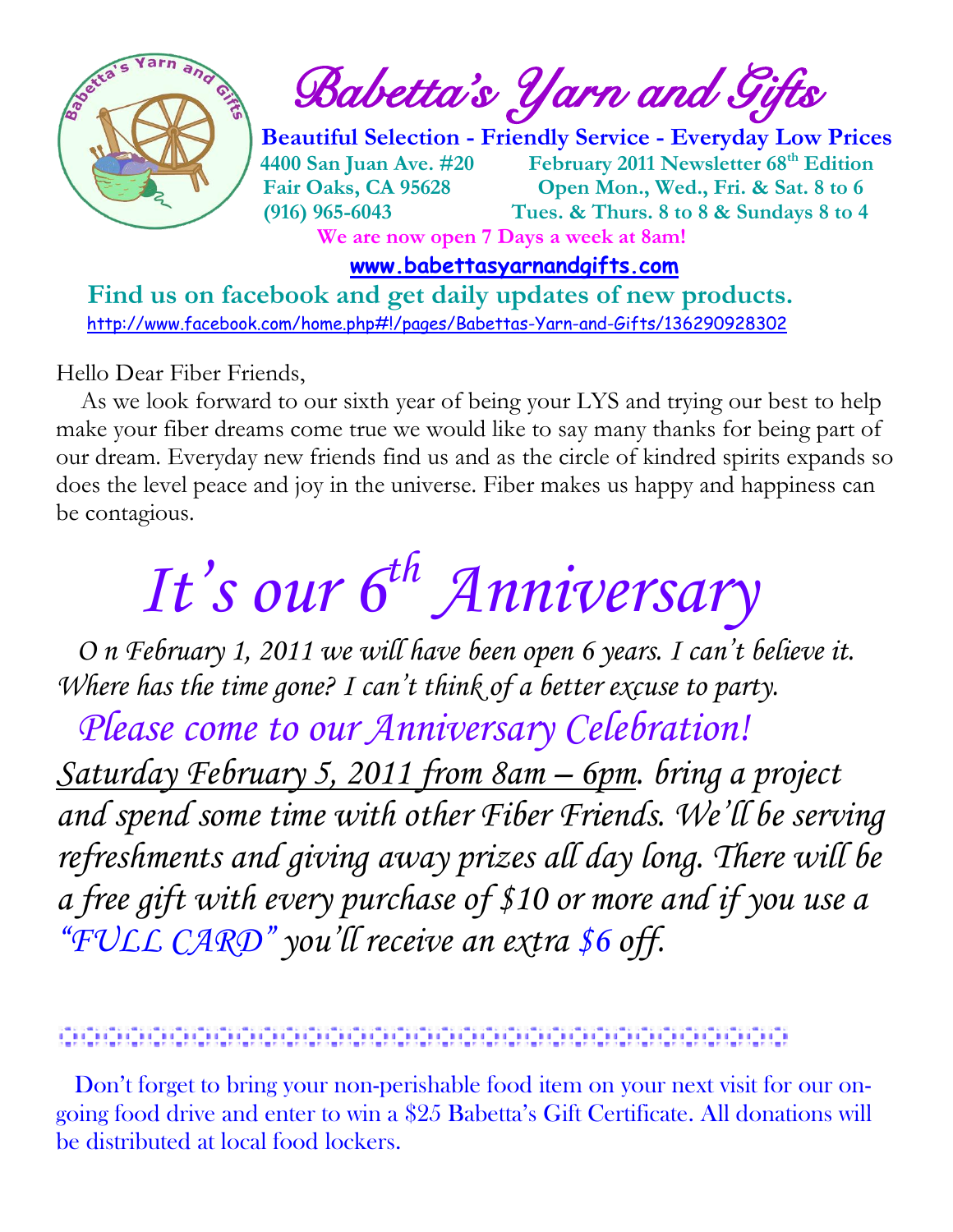### **Classes for March 2011 at Babetta's**

 *In our project classes you can learn to knit anything from scarves to socks to felted purses to lace shawls to hats to sweaters. Pick your project and join in the fun. Our knitters inspire each other to try new things by sharing ideas and showing off their latest creation. Sign up for one of our classes and you will receive a coupon for %10 off your next purchase. If our class times aren't convenient we also offer private lessons in Knitting, Crochet, Spinning and Weaving by appointment.*

**\*Pre-registration is required as class sizes are limited. Please choose your dates carefully. Because of scheduling conflicts and complications, make-up classes will only be allowed under special circumstances and individual consideration.**

**Tuesdays March 8, 15 & 22** Knitting Project 6pm – 7:30pm fee \$40

**Wednesdays March 9, 16 & 23** Knitting Project 1pm – 2:30pm fee \$40 Knitting Project 3:30pm- 5pm fee \$40

**Thursday March 10, 17 & 24** Knitting Project 6pm – 7:30pm fee \$40

**Saturdays March 12, 19 & 26** Knitting Project 4pm – 5:30pm fee \$40.

 Private Lessons Knitting or Crochet \$15 an hour and Group Knitting or Crochet Private lessons \$10 an hour per person.

 Spinning or weaving \$20 an hour and group rates are \$15 an hour per person.

#### **Sit and Knit or Crochet Saturdays**

 You're invited to come and sit in our little living room and share your love of handwork with other Fiber Friends. We're open from 8am to 6pm on Sat. Come by anytime throughout the day.

If you'd like to do some charity knitting with a lovely group of people our own group *"The Purls of Fair Oaks"* meets the second Thursday of every month from 10am to noon here at Babetta's. This wonderful group of knitters started out knitting baby hats for local hospitals and has now decided to take on other charity knitting projects too. If you'd like to come join the group there's always room for more. This month's date is Feb. 10. If you'd like to drop off any knitted or crocheted donation items you can do that at any time and I will pass them on



**Feed your creativity KAL for February with Gustine**  Sonoma Socks with Sock-a-licious a merino/mulberry silk/nylon blend. This is a great project for learning some new things and will be a 3 meeting knit-a-long. Sign-up fee \$40 kits sold separately. Feb. 8, 15 & 22 from 6:30-8pm